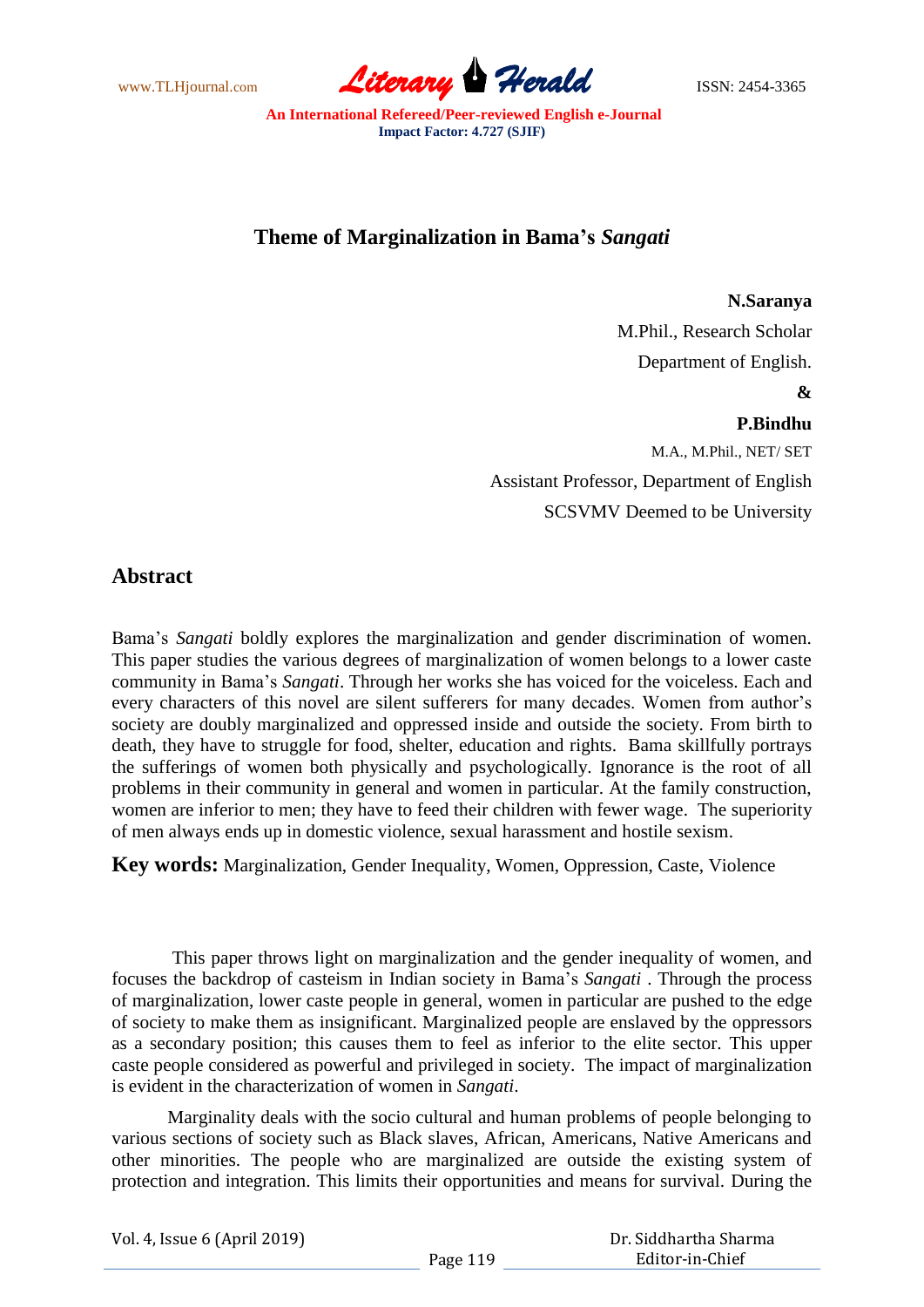www.TLHjournal.com **Literary Herald Herald** ISSN: 2454-3365

colonization, Aboriginal community in Australia were marginalized from main stream of society and forced to live in destitute areas. As a result, they lost their land, it is a source of live hood and excluded from the labor market. Aboriginal community lost cultural identity and values through forced assimilation and lost their rights in society. The nature of marginalization varies in different settings. For example the marginalization of women in Arab is not the same as in India. In Arab countries women are subjugated to sexual harassment and victims of genital mutations. The laws of Arab countries is highly discriminated in the case of women and banned from driving, need a guardian's permission to travel, enroll in education and health care procedures. Women are governed by a strict dress code with a long cloak and a head scarf. The law never allowed women to participate in sports activities for the sake of religious beliefs. In India, women are discriminated on the basis of pregnancy and marriage, for a child, the father considered as natural guardian and the mother as a guardian only and the marriageable age for women is lesser than men, and marital rape not considered as a crime, which shows the narrow mind set of the society. Marginalization of women around the world is different in degrees, but the discrimination reminds same and they are considered as second - class citizens and sometimes no avail. Though the writers raise the voice in the different form of these marginalized groups. Karan Horney, a German psychoanalyst explains, "Men have certain fixed ideologies concerning the nature of woman that woman is innately week, emotional, enjoys dependence, is limited in capacities for work even that woman is masochistic by nature. " (231). This opinion depicts the position of women in society as a secondary and object status. Women considered as a production machine at the centre, but treated as an inhuman way in every sphere of life.

The Indian society known for its rigid customs and traditions. This cultural legacy portrays women as powerless, inferior and in significant. Indian women were silent sufferers for many decades about walled in domestic violence by their fathers, husbands and brothers. Women marginalization in India is due to the ideology of the patriarchal society in the name of culture, traditions, religious beliefs and superstitions. It prioritizing son more than the girl child. Some prominent facts of marginalization, due to the gender discrimination, subvert treatment, women"s traditional images, and the form of isolation, the loss of self-identity and institution of marriage. The marginalized literature is based on exploitation, agonies, pains and suffering, at the secondary level. The social, political, economical, geographical, special aspects of life which are deeply rooted in their consciousness with their past, present and future.

As an exponent of feminism, Bama has found *Sangat*i, to explore the sufferings of women in her community. She primarily focused on caste and gender discrimination. In an interview, Bama has said that she writes because she considers it her duty and responsibility to share the experiences of her people. In addition, she also finds the act of writing cathartic and liberating. For her, "writing itself is a political act", and a "weapon" that she uses to continuously fight against the dehumanizing caste practice.

*Sangati* was originally written in Tamil in 1994. It was translated by Lakshmi Holmstrom into English. The whole narrative is divided into twelve chapters and more than thirty five characters. The word *'Sangati'* means events, and thus the novel through individual stories, anecdotes and memories portrays the event that takes place in the life of dalit women. *Sangati* deals with several generations of women in her community. The book is full of interconnected events at everyday happenings of her community. It goes against the notions of traditional novel and written in vernacular language of southern Indian. The book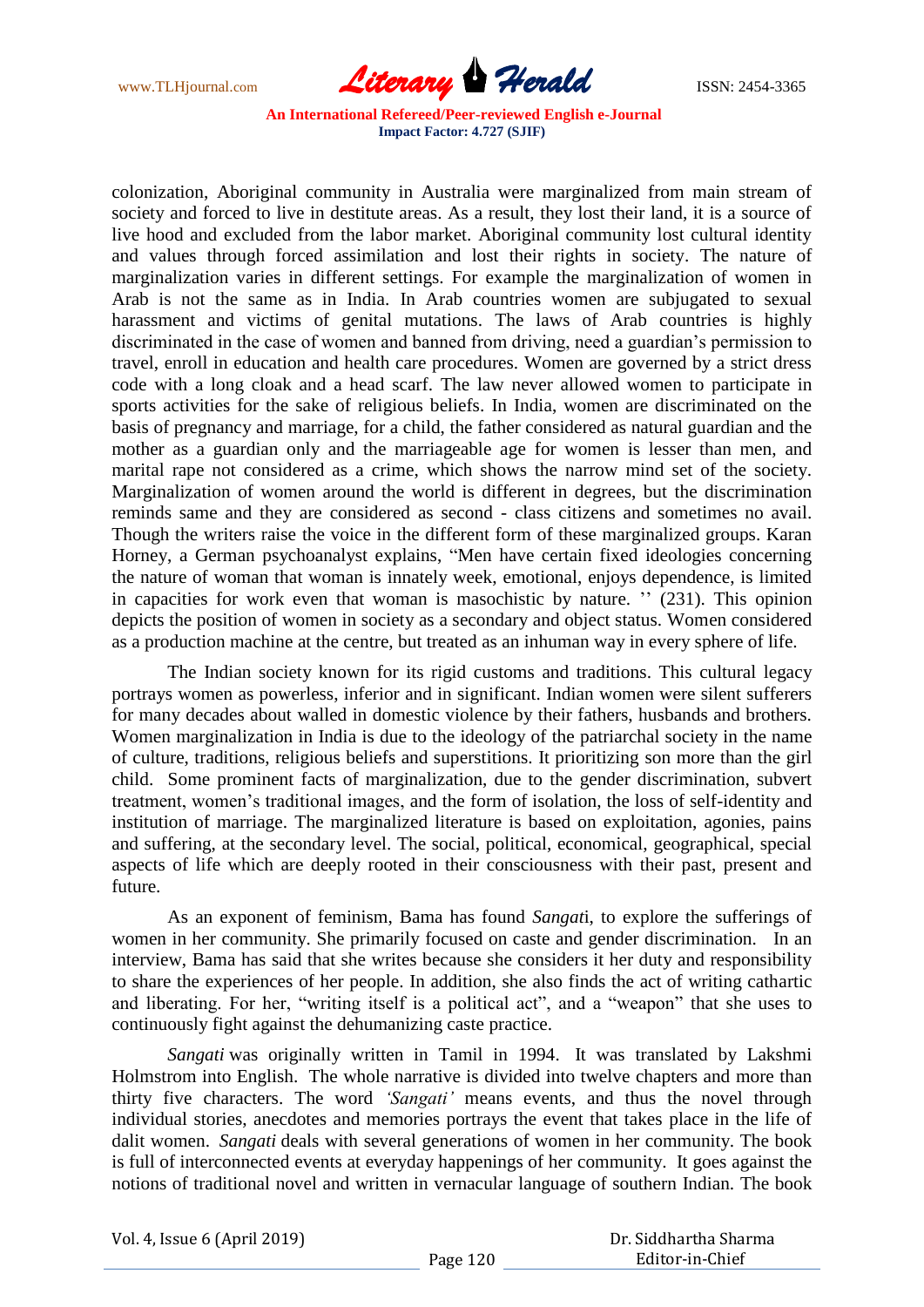www.TLHjournal.com **Literary Herald Herald** ISSN: 2454-3365

does not carry any plot in the normal sense, but it is a series of anecdotes. The author herself says the purpose of writing the book in her acknowledgement as:

My mind is crowded with many anecdotes: stories not only about the sorrows and tears of dalit women, but also about their lively and rebellious culture; their eagerness not to let life crush or shatter them, but rather to swim vigorously against the tide…about their passion to live life with vitality, truth, enjoyment; about their hard labour. I wanted to shout out these stories (*Sangati,* 9).

Lakshmi Holmstrom shows her gratitude towards Bama"s *Sangati* as a positive cultural identity as dalit and women, which can resist upper caste norms. Sangati teases out the way patriarchy works against women. Women were presented as a daily wagers like men, working in the fields, building-sites, but earning less than men do. Men can spend their earnings lavishly, but women bear the financial burden of the family. Hard labor and economic precariousness to a culture of violence and this is a theme that Bama explores boldly throughout the novel. They are constantly vulnerable to sexual harassment in the working places*. Sangati* is the voices of women of their community; the voice exhibits their inabilities which come as an anger and pain.

*Sangati* considered as finely crafted work of Bama, which has power of words to enlighten the oppressed people state of life. Nahla Nainar interviewed Bama"s vision that "stereotypes exists, in gender and caste. By writing you can unmask stereotypes. That"s the power of words" (The Hindu). Education liberates dalits even as institutions follow a policy of humiliating the society disadvantaged. Subashree Krishnaswamy remarks that "Bama, in these new creative literary forms has found a voice, genuine and unaffected, uniquely her own*." Sangati* profiles the entire community, which flouts the standard dictates of grammar and spelling, and unabashedly uses the dalit dialect even for narration.

*Sangati* deals with several generations of women, which travels from narrator's grandmother till present generation. The novel records the journey of dalit women, which documents the women tribulations for decades. The stories are presented in conversational mode of different ages of women to show their aspirations and different perspectives of life. The marginalization spots in the places like caste-courts and churches, which are male dominated and here women cannot raise their voice and also unheard by society.

Bama gives the picturesque description of gender discrimination from her childhood. People in her community always prioritize boy child more than the girl child. In Dalit community elders consider boys as permanent members in a family because they believed that they supposed to take care of their parents. On the other hand, female children are transient members who are to be transplanted to another family and so have no role to play in their families. This causes gender prejudices even in the minds of parents. This gender inequality begins from the womb for a girl child. Boys can enjoy by playing outside, fully nourished with food. In the case of girls it is quietly opposite; they are hardly working in the house and take care of their siblings. Sometimes the girl child acts as a second mother for her siblings and burdened with responsibilities. Even in games gender inequality exists. The boys never allow the girls to play with them.

Even when we played 'mothers and fathers', we always had to serve the mud 'rice' to the boys first. They used to pull us by the hair and hit us saying, "what sort of food is this, di, without salt or anything!" In those days we used to accept those pretence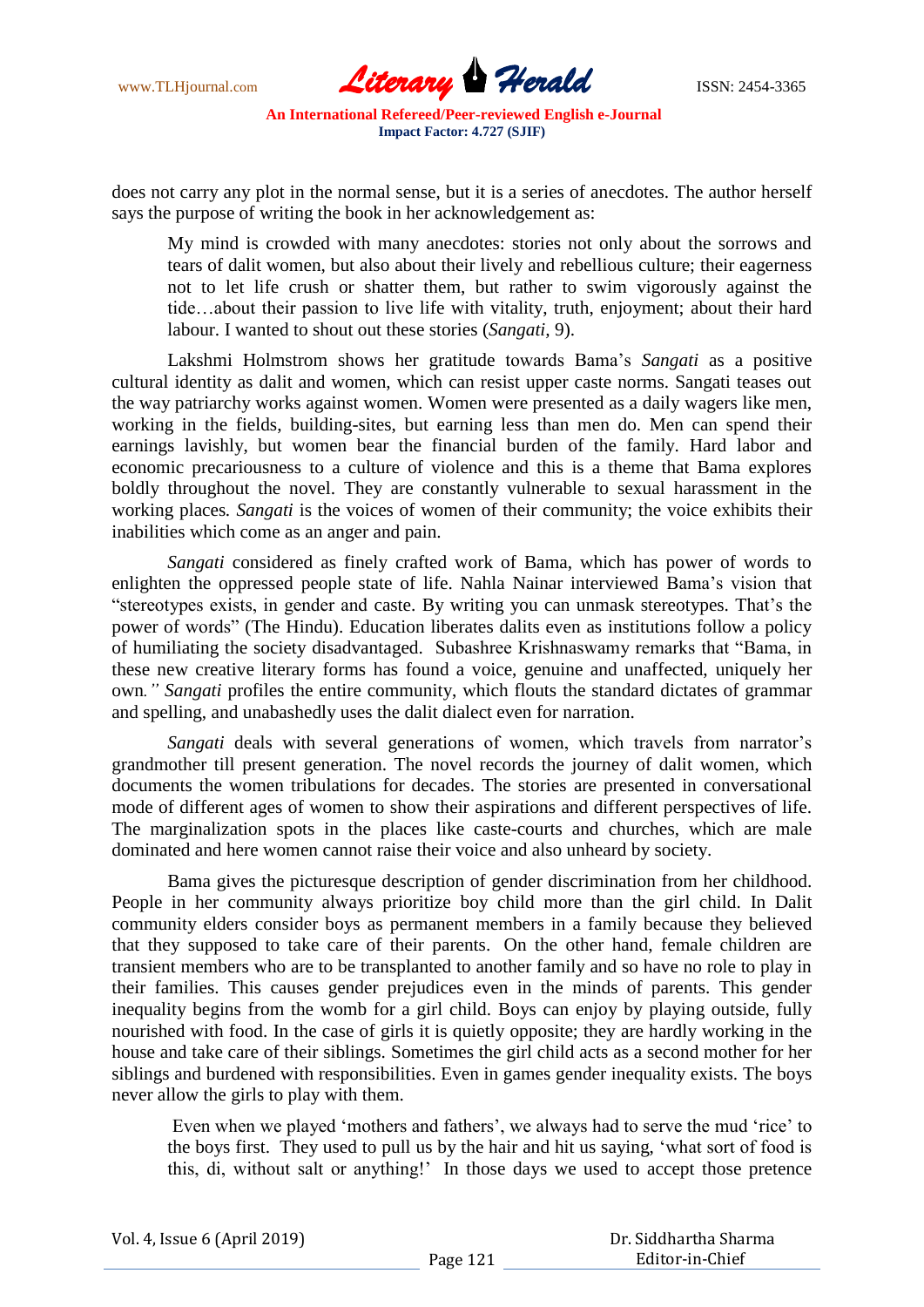www.TLHjournal.com **Literary Herald Herald** ISSN: 2454-3365

blows, and think it was all good fun. Nowadays, for many of the girls those have become real blows and their entire lives are hell (*sangati*, 31).

During the Shakespearean age, women are not permitted to act in the stages, similarly men disguised as women on the festival celebrations in the churches. Poverty stricken in every house of their community, which led the younger generation to work in the fields and factories as a child labour without proper education. The narrator admired the character of Maikkani, a responsible child who works for her family to feed her siblings, because her father left them alone without any financial support. Most of the girls went to the match factories and fields for their family circumstances.

There are many children like Maikkani in our streets who work so hard both inside and outside, when they are still so young. I have seen boys eating their fill and playing about. But a girl… carry a water pot…pluck grass for cows and gathered firewood for the hearth. (*Sangati,* 76).

Bama realistically portrays the domestic violence and sexual harassment meted out to her community women. Mariamma and Thaayi are extremely subjugated and oppressed by their men. She explodes the psychological stress and physical pain of women. The scenario of her street in the evening is men and women are return to their home after their filed work. Women start their daily routine, but men entertain themselves. After all hard works, women must satisfy her men"s sexual desires without hesitations. Women must submit themselves to their husband"s pleasure. "Even if they lay down with bodies wracked with pain, they weren"t allowed to sleep. Whether she died or survived, he had to finish his business." *(Sangati*, 59).

In the fields, lower caste men are treated like dogs by the landowners, but there they never show any sign of disagreement. These men showed their male pride and authority on their women, to overcome this inferiority complex. The major reason for familial dispute is poverty, Bama states the Government never takes any kind of step, but humiliates these people in order to save the dominant section of society. These people are easy target for blaming by the authorities in dominant society.

All the same, because of our caste and because of our poverty, every fellow treats us with contempt. If ever there is a problem or a disturbance, everyone, starting with the police, choose to blame and humiliate the women of our community. The government does not seem prepared to do anything to redress this. So we must take up the challenge ourselves (*Sangati,*66).

In her community mostly women are bread winners, working hardly inside and outside of the house. Bama states that it is her responsibility to speak out the truth that though all women;

Everywhere you look, you see blows and beatings; shame and humiliation. If we had a little schooling at least, we could live with rather more awareness…Because we haven"t been to school or learnt anything, we go about like slaves all our lives, from the day we are born till the day we die. As if we are blind, even though we have eyes (*Sangati,* 118).

Bama"s *Sangati* presents the hard core reality of life being marginalized at various situations. This paper discussed the oppressed class also has its own gender discrimination, cultural violence within their community, the men who lived in the margins of society in turn